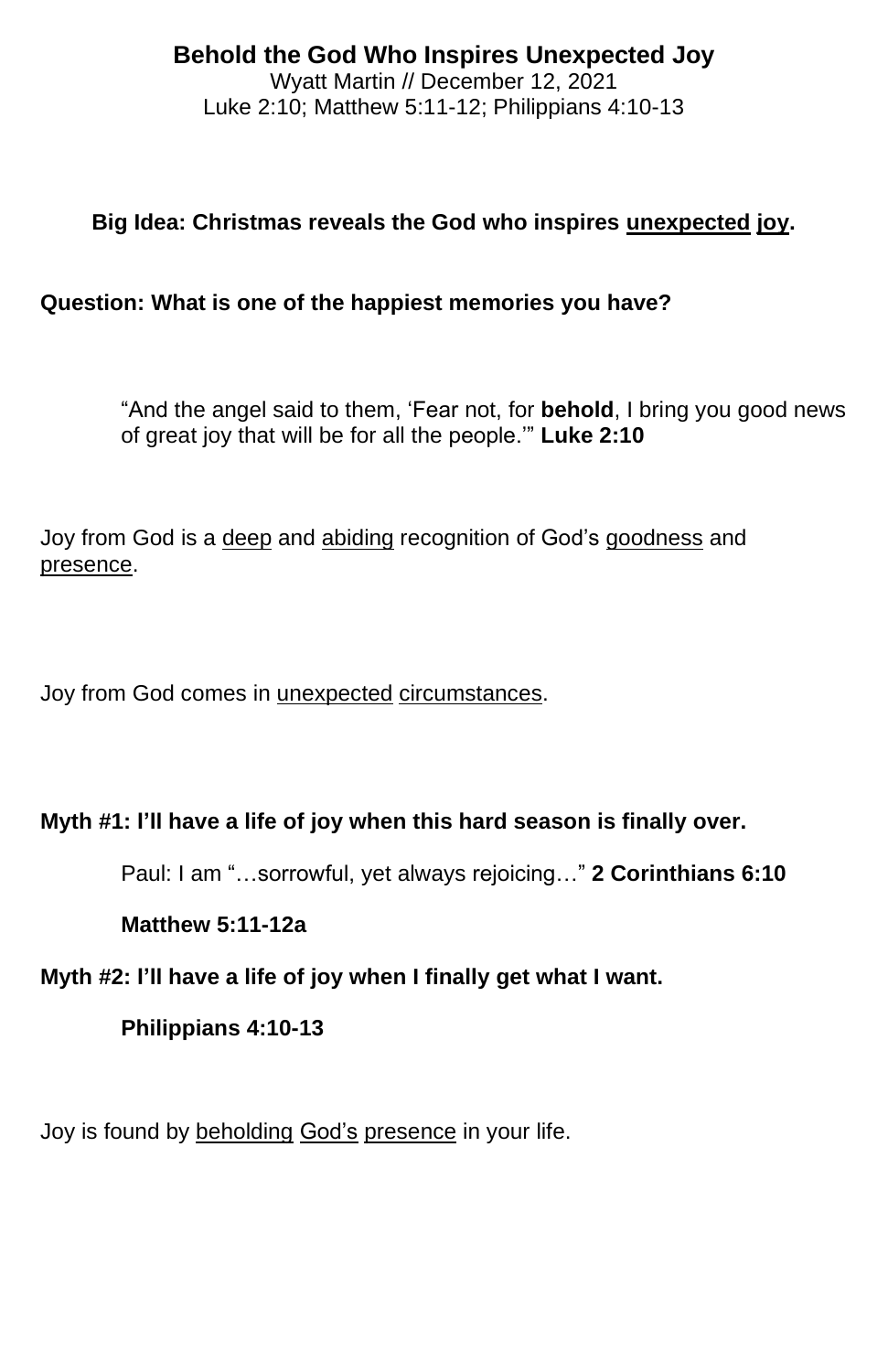### **Sermon questions**

In our *Behold* series, we are celebrating the birth of Christ by slowing down enough to stop and Behold him—to notice and pay attention to the way that God is working in quiet, humble, and **unexpected** ways—just like he was Christmas morning when the God of the universe entered our broken world as a baby born in a manger to two unmarried teenagers without status or power. This Sunday we will *Behold the God who Inspires Unexpected Joy,* and our texts will be **Luke 2:10; Matthew 5:11-12; and Philippians 4:10-13.**

Use these questions to discuss the message from Sunday, focusing on how you can **grow** as an everyday follower of Jesus and how you can **go** accomplish what Jesus calls you to do.

## Read **Luke 2:10; Matthew 5:11-12; Philippians 4:10-13**

1. What are some of the things that bring you the most joy in life?

2. We defined God's Joy as "A deep and abiding recognition of God's goodness and presence." How well does this definition match with the way you seek joy in your everyday life?